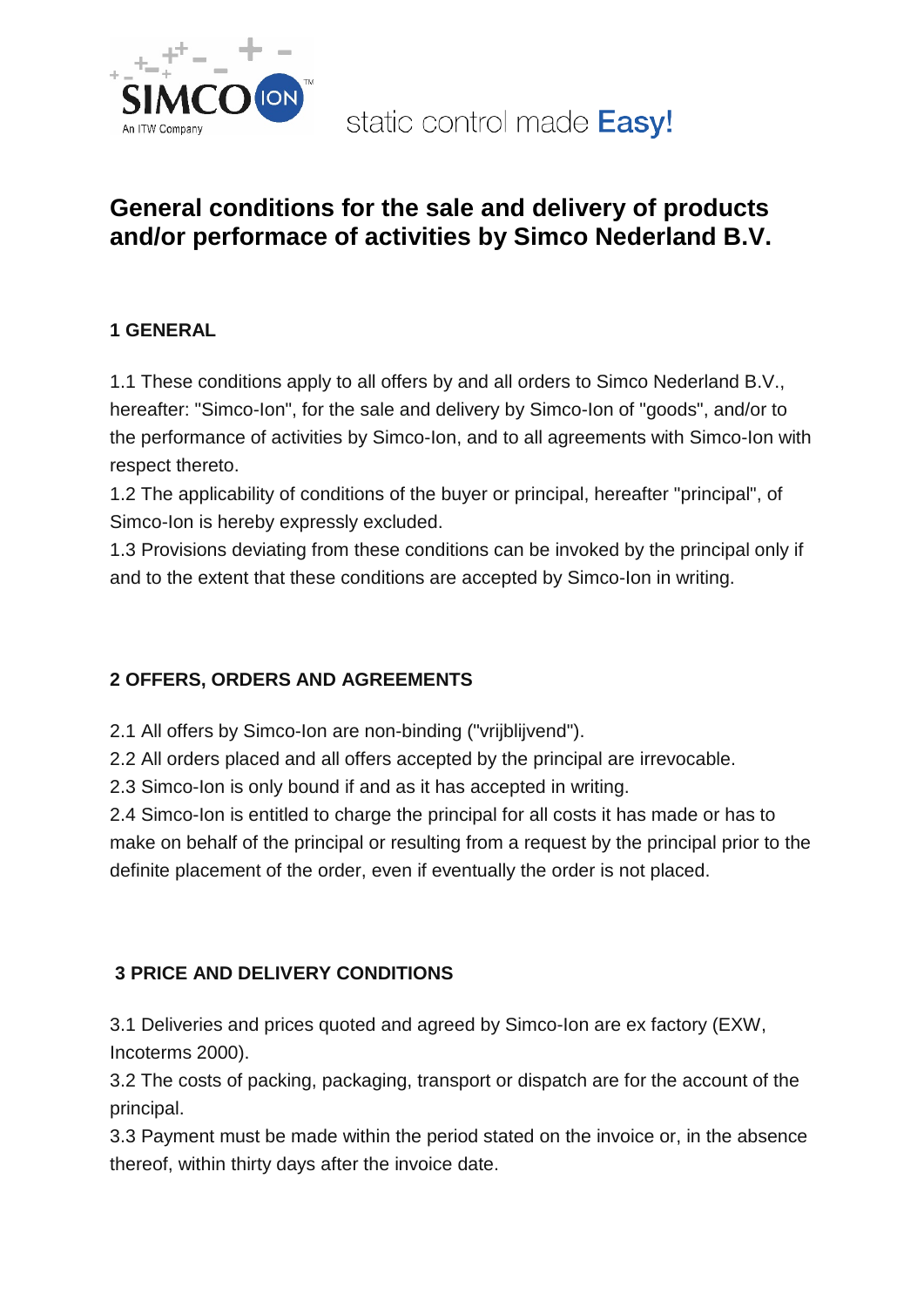3.4 If the principal does not pay any amount within the agreed period, the principal is in default without prior notice being necessary. All of Simco-Ion's other claims shall then be due and payable and the principal is in regard thereto immediately in default without notice. The principal owes to Simco-Ion interest at the rate of 1.5% per month or part of a month during which the default continues. Guarantee claims do not suspend any payment obligation of the principal.

3.5 All costs in and out of court in connection with the collection of any amounts due by the principal are for his account. The out of court costs are deemed to amount to at least 15% of the amount of the claim.

## **4 EXECUTION AND DELIVERY TIMES**

4.1 Agreed execution or delivery times start from the moment that Simco-Ion has received all goods, documents and data necessary for the execution or delivery, to be supplied by the principal.

4.2 Simco-Ion is entitled to have its activities performed by third parties.

4.3 Partial deliveries are permitted.

4.4 The principal shall enable Simco-Ion to carry out its work on location without restrictions. The principal shall also, at his own expense, arrange for an accessible and safe working environment in accordance with the applicable regulations and instructions, and for sufficient attendance, light, energy and energy supply points. 4.5 Execution and delivery times agreed with Simco-Ion are estimates only. The principal shall not be entitled to claim damages or to rescind the agreement or to suspend the performance of any obligation towards Simco-Ion. The principal, however, shall have the right to rescind the agreement without indemnification by written notice, if Simco-Ion should not observe a reasonable delivery time notified to Simco-Ion by the principal in writing after lapse of the agreed execution or delivery time.

4.6 Execution and delivery times shall be extended by the time that execution or delivery is delayed by force majeure or by circumstances attributable to the principal.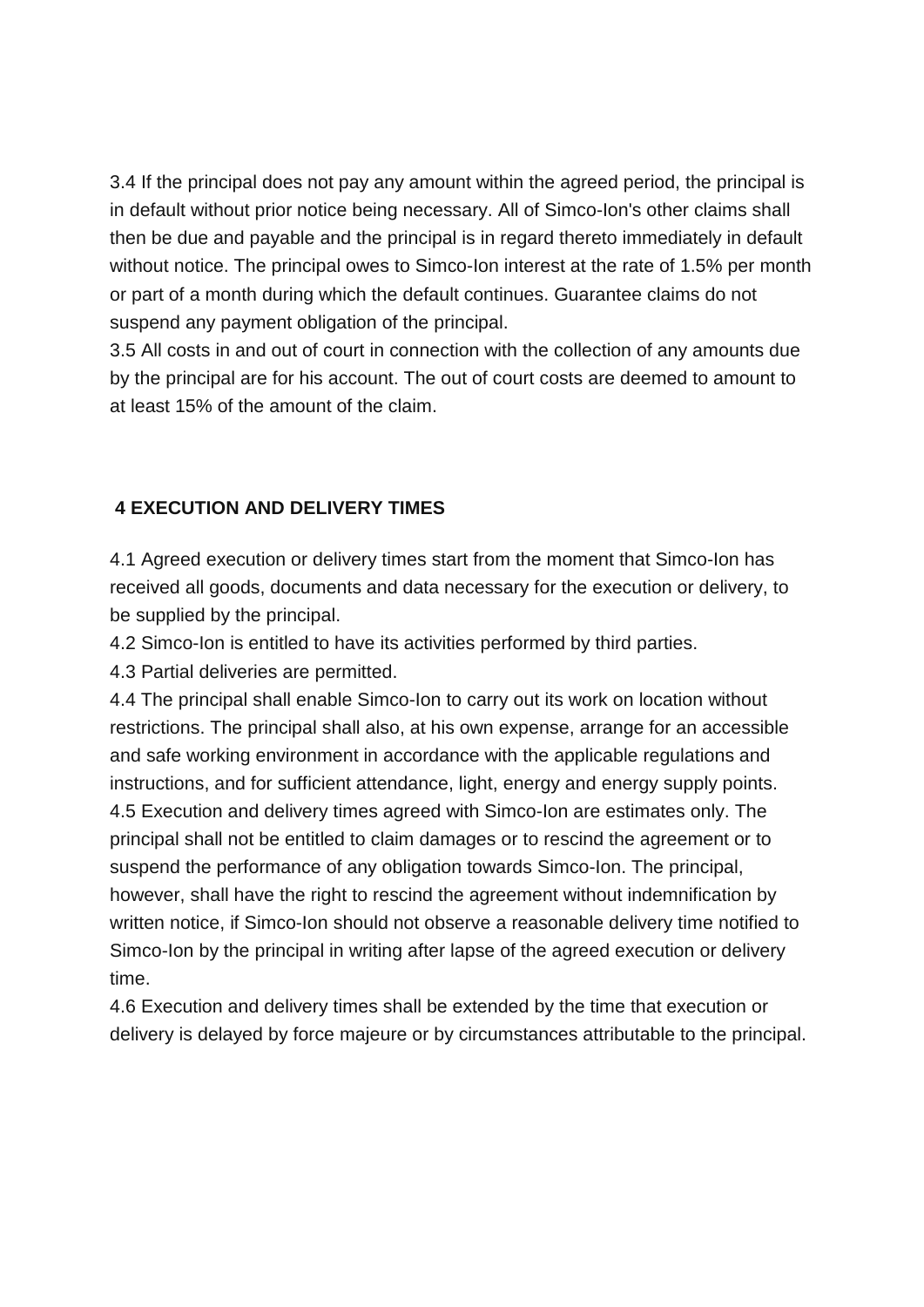## **5 RISK AND TITLE**

5.1 The goods sold by Simco-Ion are for the risk and account of the principal as from the moment these goods leave the factory or warehouse, irrespective whether Simco-Ion takes care of the loading, transport and unloading.

5.2 All goods sold and delivered by Simco-Ion remain Simco-Ion's property until such time as the principal has paid in full all and/or previous or later agreements of the same nature that is owed to Simco-Ion in connection with the subject agreement including damages, costs and interest. Until such time, the principal shall upon request of Simco-Ion return all sold and delivered goods to Simco-Ion.

## **6 TAKING, CONTROL, TESTING, INSPECTION**

6.1 The principal shall take and accept the goods when they arrive at the place of delivery. He shall immediately control the quantity, specifications and the absence of defects.

6.2 The principal shall carefully control the activities by Simco-Ion and test the soundness thereof immediately after they have been performed. In the case of work executed in parts the principal shall control and test each part as abovementioned. 6.3 The principal shall without delay cooperate with respect to any inspection or test agreed upon.

6.4 If the principal fails to make use of a possibility to control, to inspect or to test or does not object immediately, the goods delivered or the activities performed shall be deemed approved.

#### **7 FORCE MAJEURE**

7.1 Simco-Ion is entitled to invoke force majeure if the performance of its obligations is, in whole or in part, temporarily or not, prevented or impeded by circumstances reasonably beyond its control, including but not limited, to site or building blockades, transport interruptions, strikes, specific work interruptions or work-to-rule slowdowns and lockouts, machine breakdowns, delay in the supply to Simco-Ion of parts, goods or services ordered from third parties, accidents and interruptions of business operations.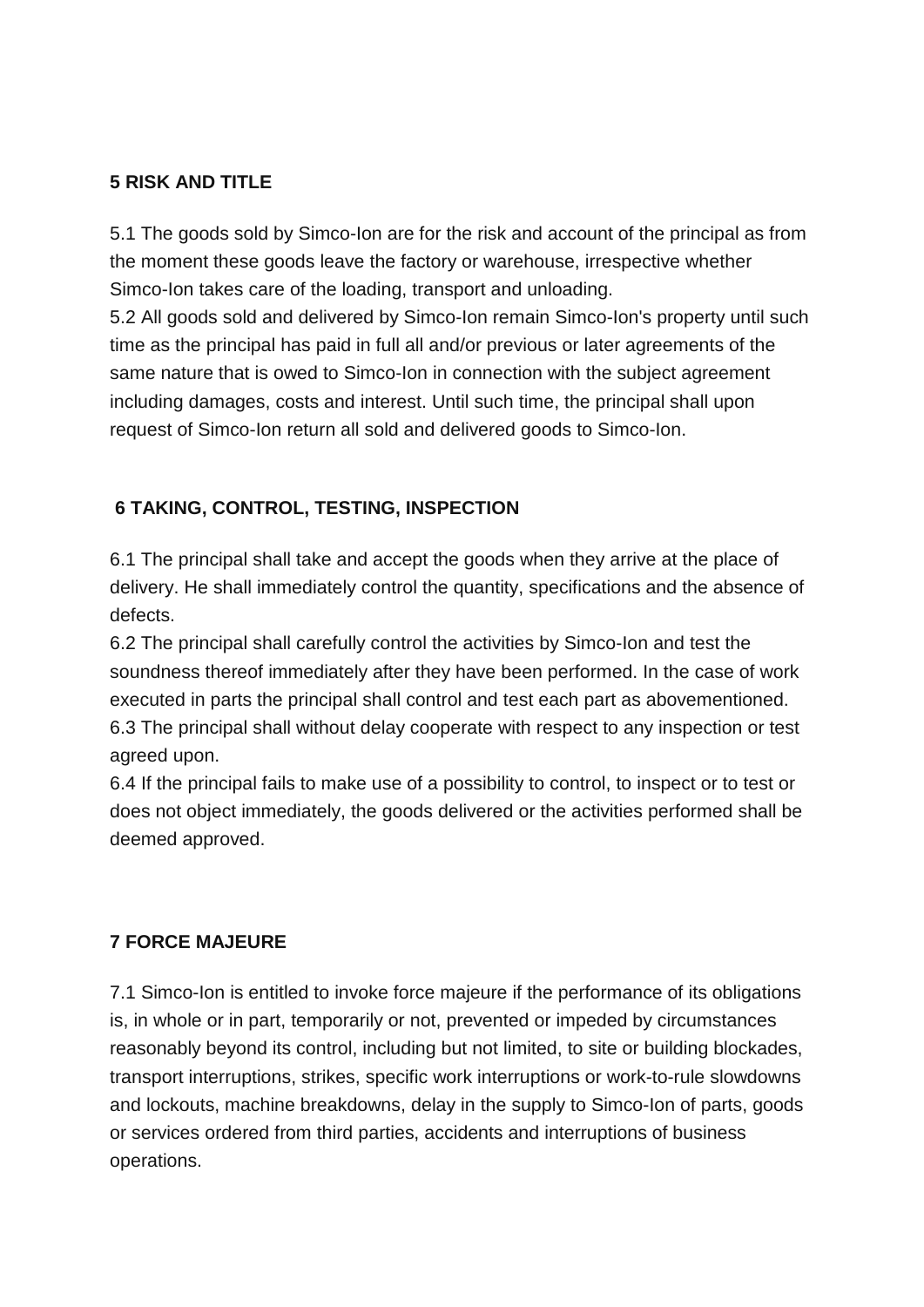7.2 In the event of force majeure on the part of Simco-Ion, its obligations are suspended. If the force majeure lasts longer than three months, both Simco-Ion and the principal are entitled to rescind the non-feasible parts of the agreement by a written declaration

## **8 GUARANTEE AND CLAIMS**

8.1 Simco-Ion guarantees the good quality of goods sold and work executed but only to the extent that Simco-Ion, in the event of defects resulting from poor material or construction appearing and notified to Simco-Ion in writing during the guarantee period, shall either repair or substitute, at no cost to the principal, at Simco-Ion's option. Costs made in order to detect the defects and costs of dismantling, removal and/or disassembling of or in connection with the goods and/or work to be repaired or substituted are at the expense of the principal. The same applies to the costs of remounting, closing up or reassembling after execution of the guarantee work. 8.2 The guarantee period is one year after delivery or completion as the case may be.

8.3 Any right under the guarantee lapses if:

(a) directions or advice given by Simco-Ion with respect to, amongst other things, storage, location, testing, installation, assembly, maintenance and/or use have not been followed precisely;

(b) the goods supplied or worked on have not been used properly or not for the agreed or usual purpose;

(c) the principal or a third party without Simco-Ion's permission has carried out work on the goods delivered by Simco-Ion or on the goods worked upon by Simco-Ion; (d) the principal has not, has not adequately or has not in time fulfilled any of its obligations pursuant to the agreement.

8.4 With respect to goods or parts of goods supplied to Simco-Ion by third parties, the guarantee obligations of Simco-Ion to the principal shall never exeed the guarantee obligations of such third parties to Simco-Ion. Simco-Ion shall be discharged with respect thereto if it assigns its own guarantee claim towards such third parties to the principal. No guarantee applies to defects in or arising from use or processing by Simco-Ion of substances, parts of goods or materials explicitly prescribed by the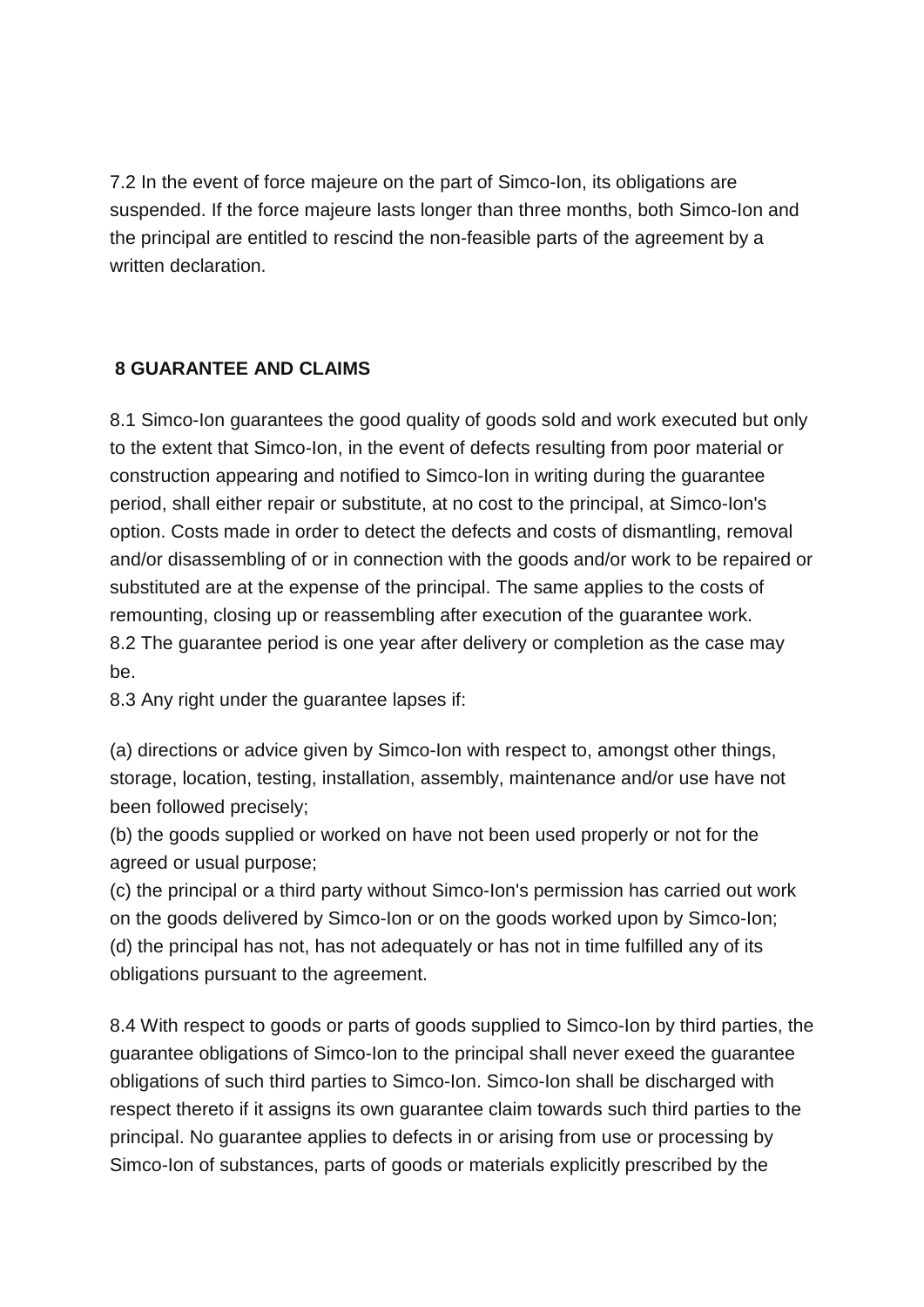#### principal.

8.5 No guarantee as meant in this article exists if the principal uses or applies the goods delivered under circumstances which deviate from the customary air humidity or which deviate from other surrounding factors. This also applies if this deviation in use or application was or could have been foreseen and/or a sample or model provided by Simco-Ion at an earlier stage satisfied the requirements and expectations of the principal under the deviating circumstances. Each risk for unsound quality of goods delivered and/or ineffectiveness of such goods delivered under such deviating circumstances shall at all times be for the principal.

## **9. LIABILITY AND INDEMNIFICATION**

9.1 Simco-Ion's liability is restricted to compliance with the guarantee obligations as described in article 8.

9.2 Simco-Ion, therefore, also in the case meant in article 8.5, is never obligated to pay additional or substitute damages. An exception hereto applies only if and to the extent that damages are inflicted intentionally or by the gross negligence of Simco-Ion or its own employees. Simco-Ion's liability for loss of profit, consequential or indirect damages is, however, at all times excluded, except if caused intentionally by Simco-Ion itself or by its managing employees.

9.3 Any liability of Simco-Ion for damages shall be limited to, at its option, either the invoice value of the goods sold or work performed whereby or in connection with which the damage was caused, or, if the damage is covered by an insurance policy of Simco-Ion, the amount actually paid out by the insurer.

9.4 Any claim against Simco-Ion and not recognised by Simco-Ion lapses after twelve months from the time the claim arose.

9.5 Simco-Ion's employees and independent contractors used by Simco-Ion may raise all defences pursuant to the agreement as if they themselves were party thereto.

9.6 The principal shall hold harmless from and indemnify Simco-Ion against all claims by third parties in connection with the execution of the agreement by Simco-Ion, insofar as these claims exceed or differ from claims of the principal pursuant to the agreement.